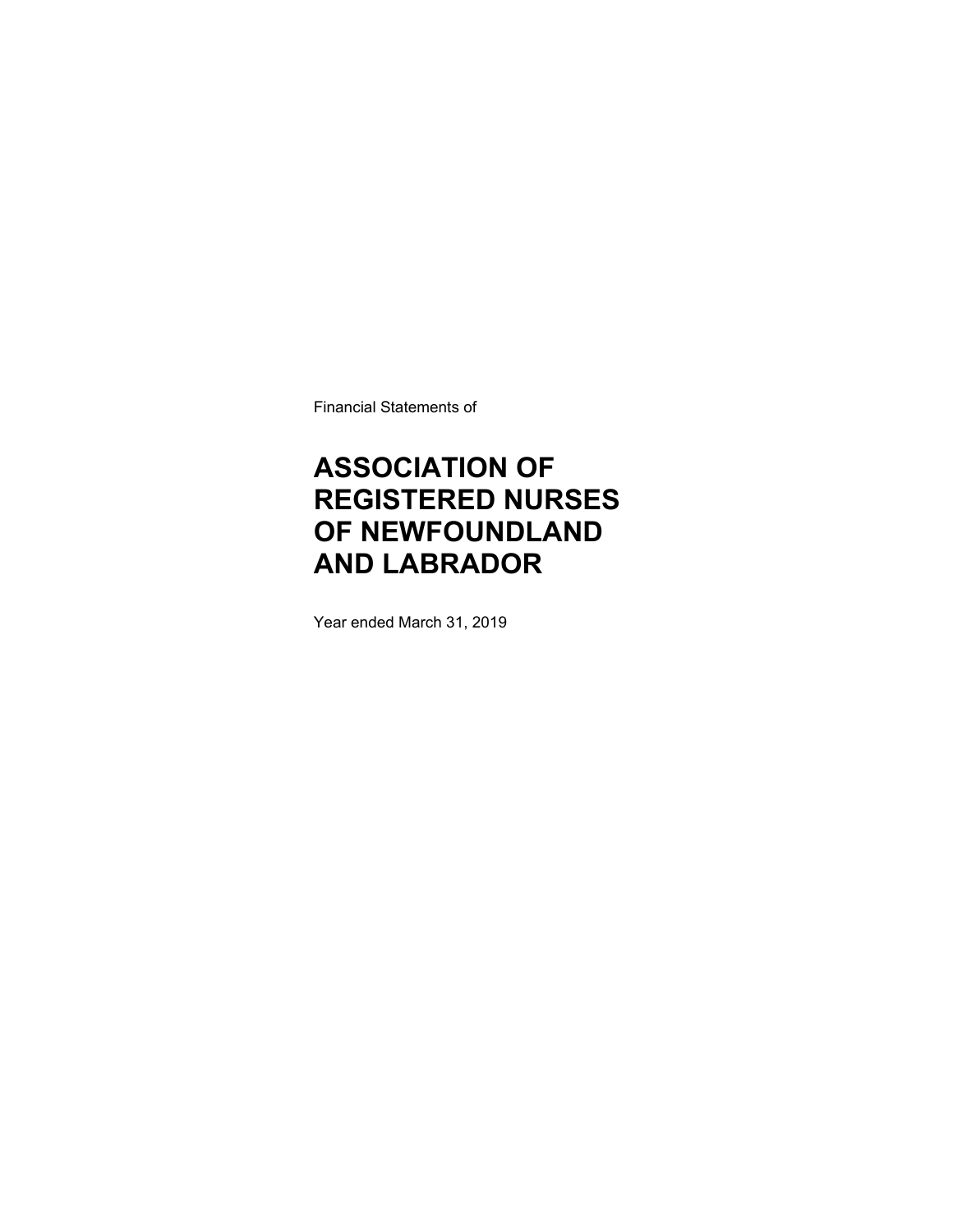

KPMG LLP TD Place 140 Water Street, Suite 1001 St. John's Newfoundland A1C 6H6 Canada Tel (709) 733-5000 Fax (709) 733-5050

### **INDEPENDENT AUDITORS' REPORT**

To the Members of Association of Registered Nurses of Newfoundland and Labrador

## *Opinion*

We have audited the financial statements of Association of Registered Nurses of Newfoundland and Labrador (the Entity), which comprise:

- the statement of financial position as at March 31, 2019
- the statement of operations for the year then ended
- the statement of changes in net assets for the year then ended
- the statement of cash flows for the year then ended
- and notes to the financial statements, including a summary of significant accounting policies

(Hereinafter referred to as the "financial statements'').

In our opinion, the accompanying financial statements present fairly, in all material respects, the financial position of the Entity as at March 31, 2019 and its results of operations and its cash flows for the year then ended in accordance with Canadian accounting standards for not-for-profit organizations.

### *Basis for Opinion*

We conducted our audit in accordance with Canadian generally accepted auditing standards. Our responsibilities under those standards are further described in the *''Auditors' Responsibilities for the Audit of the Financial Statements''* section of our auditors' report.

We are independent of the Entity in accordance with the ethical requirements that are relevant to our audit of the financial statements in Canada and we have fulfilled our other ethical responsibilities in accordance with these requirements.

We believe that the audit evidence we have obtained is sufficient and appropriate to provide a basis for our opinion.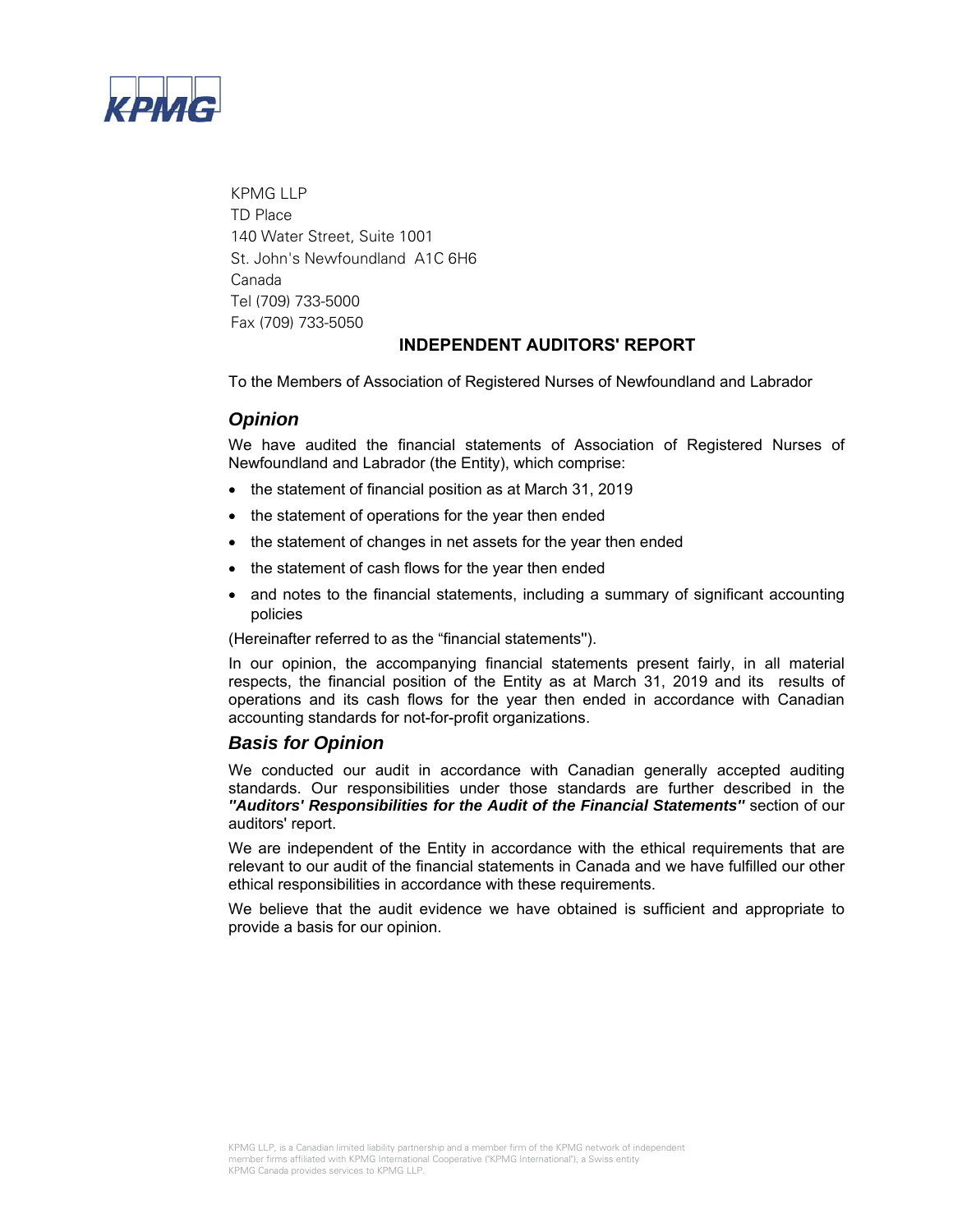

Page 2

## *Responsibilities of Management for the Financial Statements*

Management is responsible for the preparation and fair presentation of the financial statements in accordance with Canadian accounting standards for not-for-profit organizations, and for such internal control as management determines is necessary to enable the preparation of financial statements that are free from material misstatement, whether due to fraud or error.

In preparing the financial statements, management is responsible for assessing the Entity's ability to continue as a going concern, disclosing, as applicable, matters related to going concern and using the going concern basis of accounting unless management either intends to liquidate the Entity or to cease operations, or has no realistic alternative but to do so.

## *Auditors' Responsibilities for the Audit of the Financial Statements*

Our objectives are to obtain reasonable assurance about whether the financial statements as a whole are free from material misstatement, whether due to fraud or error, and to issue an auditors' report that includes our opinion.

Reasonable assurance is a high level of assurance, but is not a guarantee that an audit conducted in accordance with Canadian generally accepted auditing standards will always detect a material misstatement when it exists.

Misstatements can arise from fraud or error and are considered material if, individually or in the aggregate, they could reasonably be expected to influence the economic decisions of users taken on the basis of the financial statements.

As part of an audit in accordance with Canadian generally accepted auditing standards, we exercise professional judgment and maintain professional skepticism throughout the audit.

We also:

• Identify and assess the risks of material misstatement of the financial statements, whether due to fraud or error, design and perform audit procedures responsive to those risks, and obtain audit evidence that is sufficient and appropriate to provide a basis for our opinion.

The risk of not detecting a material misstatement resulting from fraud is higher than for one resulting from error, as fraud may involve collusion, forgery, intentional omissions, misrepresentations, or the override of internal control.

- Obtain an understanding of internal control relevant to the audit in order to design audit procedures that are appropriate in the circumstances, but not for the purpose of expressing an opinion on the effectiveness of the Entity's internal control.
- Evaluate the appropriateness of accounting policies used and the reasonableness of accounting estimates and related disclosures made by management.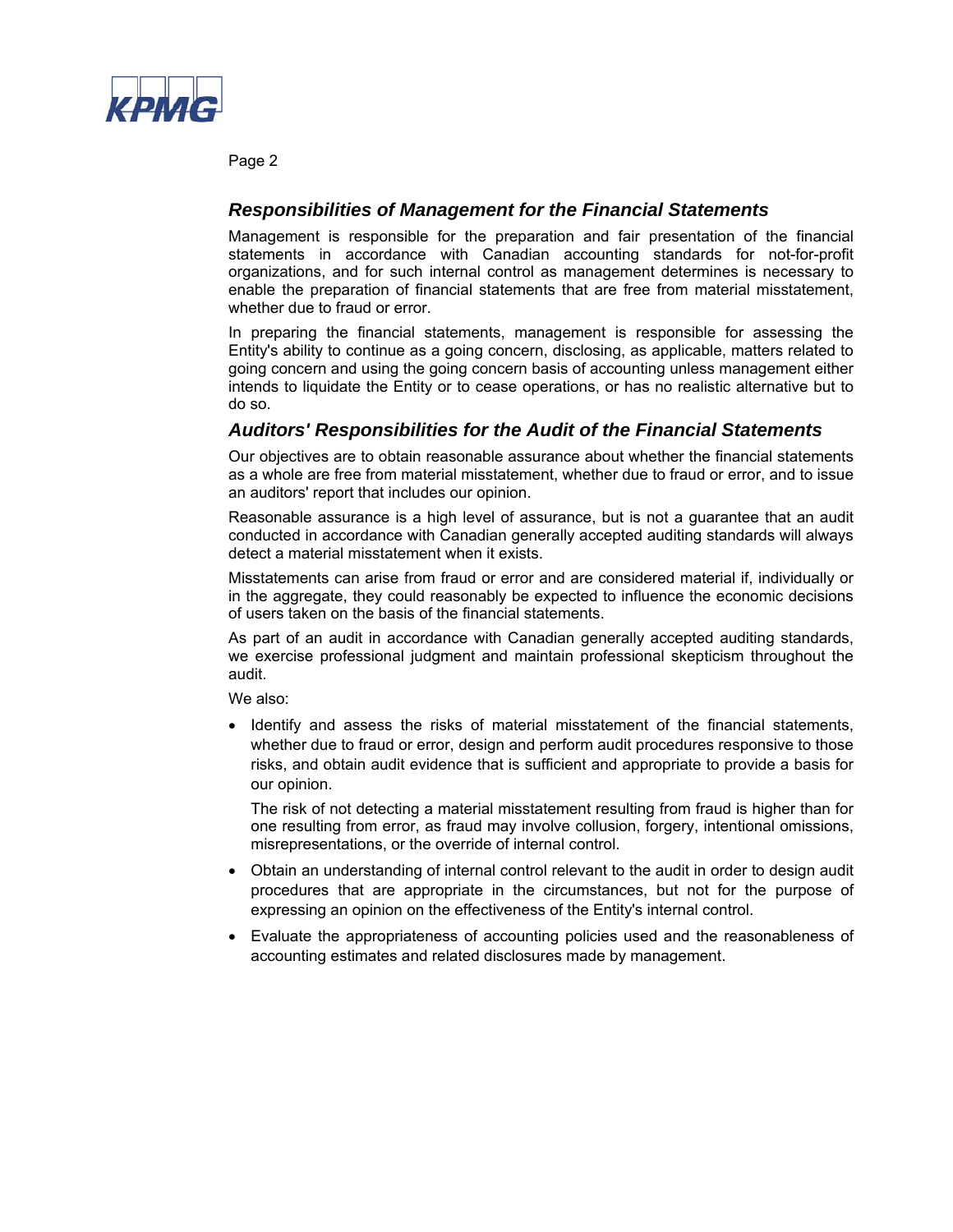

Page 3

- Conclude on the appropriateness of management's use of the going concern basis of accounting and, based on the audit evidence obtained, whether a material uncertainty exists related to events or conditions that may cast significant doubt on the Entity's ability to continue as a going concern. If we conclude that a material uncertainty exists, we are required to draw attention in our auditors' report to the related disclosures in the financial statements or, if such disclosures are inadequate, to modify our opinion. Our conclusions are based on the audit evidence obtained up to the date of our auditors' report. However, future events or conditions may cause the Entity to cease to continue as a going concern.
- Evaluate the overall presentation, structure and content of the financial statements, including the disclosures, and whether the financial statements represent the underlying transactions and events in a manner that achieves fair presentation
- Communicate with those charged with governance regarding, among other matters, the planned scope and timing of the audit and significant audit findings, including any significant deficiencies in internal control that we identify during our audit.

 $kPMC$  11 $P$ 

Chartered Professional Accountants

St. John's, Canada June 10, 2019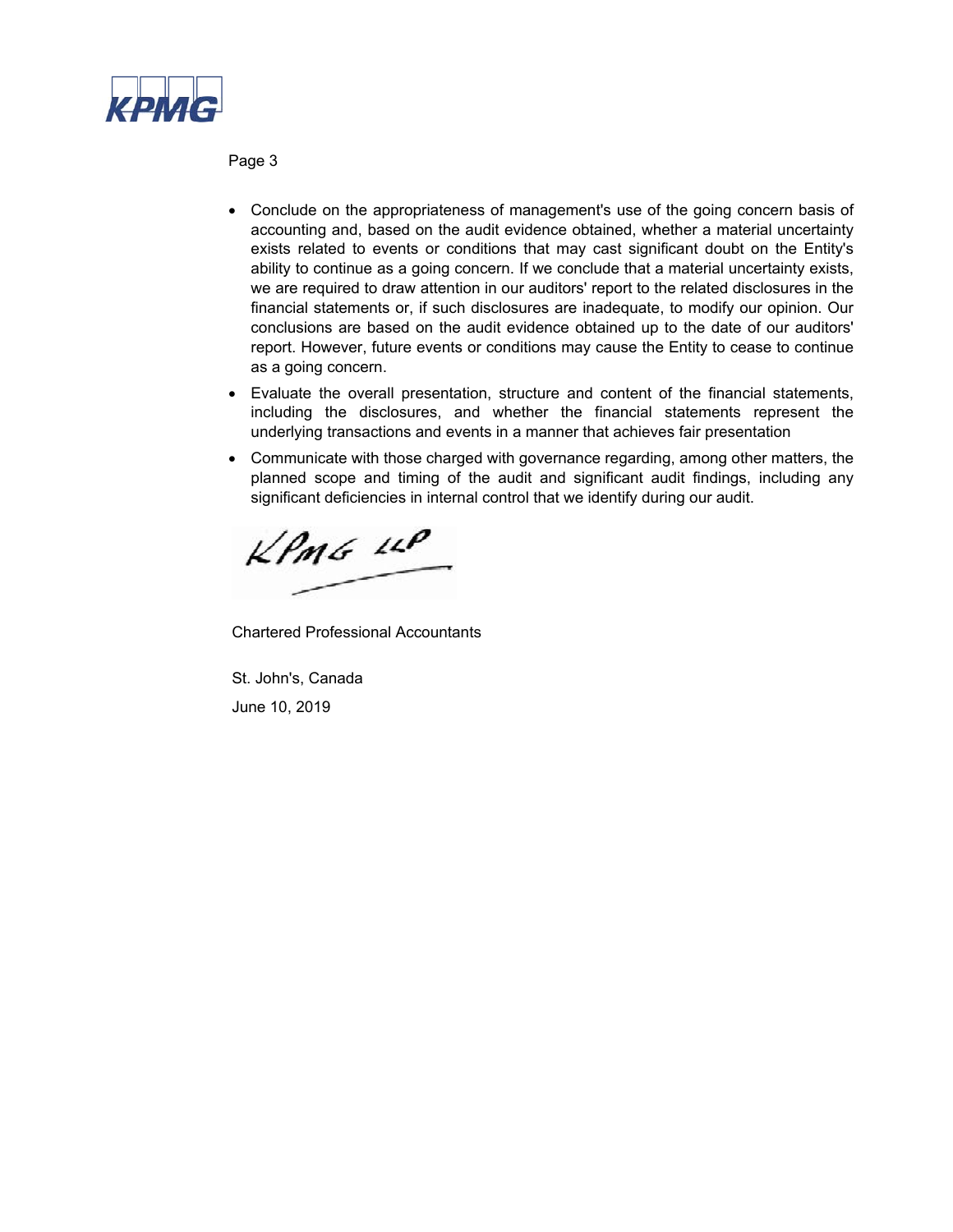**Statement of Financial Position** 

March 31, 2019, with comparative information for 2018

|                                                   | 2019            |    | 2018      |
|---------------------------------------------------|-----------------|----|-----------|
| <b>Assets</b>                                     |                 |    |           |
| <b>Current assets:</b>                            |                 |    |           |
| Cash and cash equivalents                         | \$<br>3,546,545 | S. | 3,532,122 |
| Trade receivable                                  | 5,249           |    | 24,516    |
| Prepaid expenses                                  | 18,511          |    | 11,676    |
|                                                   | 3,570,305       |    | 3,568,314 |
| Portfolio investments (note 2)                    | 2,601,903       |    | 2,527,914 |
| Capital assets (note 3)                           | 202,650         |    | 183,900   |
|                                                   | \$<br>6,374,858 | \$ | 6,280,128 |
| <b>Liabilities and Net Assets</b>                 |                 |    |           |
| <b>Current liabilities:</b>                       |                 |    |           |
| Accounts payable and accrued liabilities (note 4) | \$<br>566,132   | \$ | 569,493   |
| <b>HST</b> payable                                | 348,580         |    | 351,420   |
| Deferred revenue                                  | 2,407,219       |    | 2,424,856 |
|                                                   | 3,321,931       |    | 3,345,769 |
| Accrued severance pay                             |                 |    | 179,837   |
|                                                   | 3,321,931       |    | 3,525,606 |
| Net assets:                                       |                 |    |           |
| Unrestricted                                      | 1,234,170       |    | 1,121,593 |
| Internally restricted (note 9)                    |                 |    |           |
| Invested in capital assets                        | 202,649         |    | 183,900   |
| Legal assistance plan                             | 44,550          |    | 72,252    |
| Ways and means plan                               | 105,168         |    | 96,630    |
| Conduct review plan                               | 335,000         |    | 315,000   |
| Building contingency plan                         | 1,063,418       |    | 913,918   |
| TD affinity plan                                  | 67,972          |    | 51,229    |
|                                                   | 3,052,927       |    | 2.754,522 |
| Commitments (note 7)                              |                 |    |           |
|                                                   | \$<br>6.374.858 | \$ | 6.280.128 |

See accompanying notes to financial statements.

On behalf of the Council:

<u>lese Vianum President</u> Powla Executive Director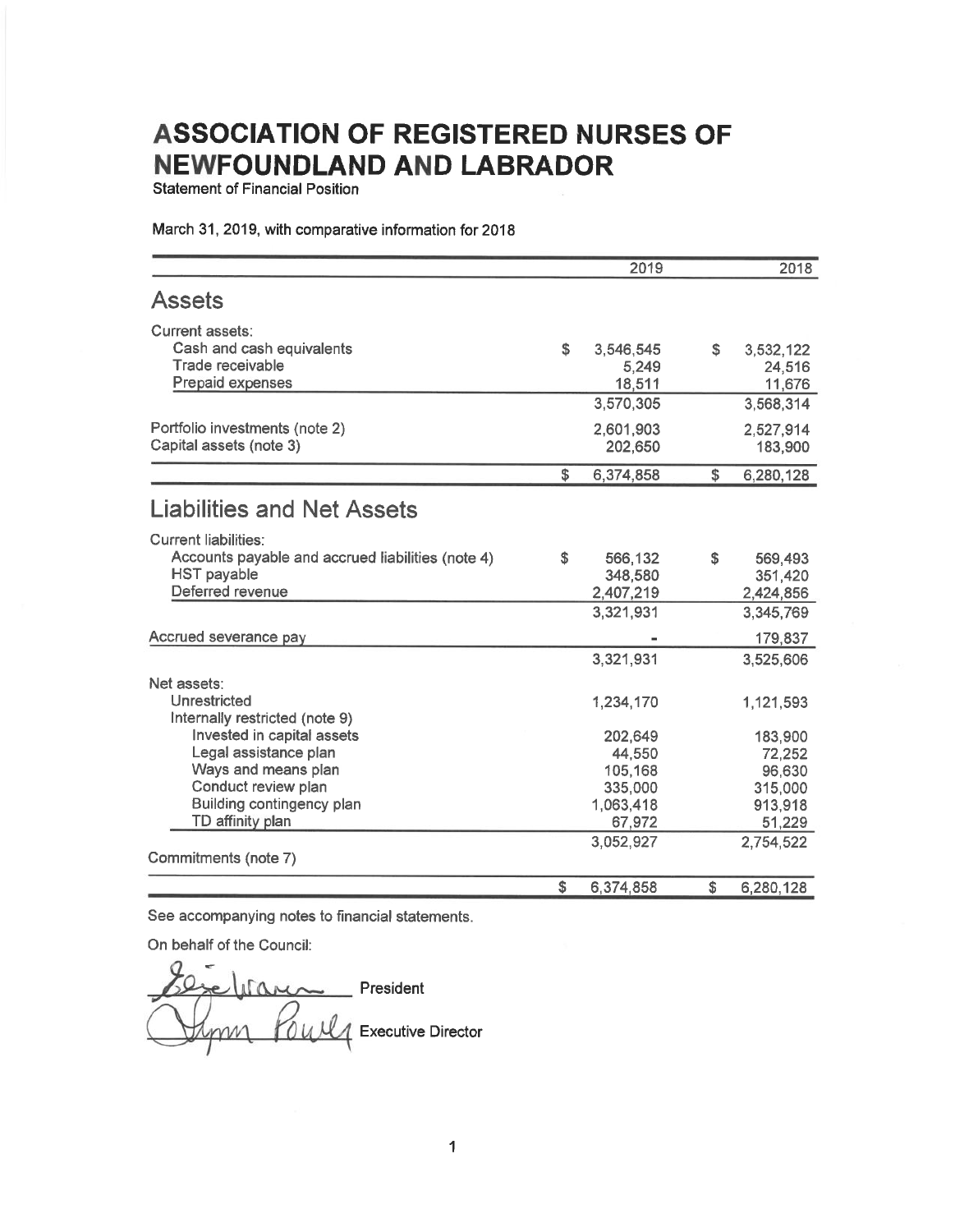Statement of Operations

Year ended March 31, 2019, with comparative information for 2018

|                                                      | 2019            | 2018            |
|------------------------------------------------------|-----------------|-----------------|
| Revenues:                                            |                 |                 |
| <b>Practicing members</b>                            | \$<br>2,549,443 | \$<br>2,564,264 |
| Interest income                                      | 74,834          | 71,050          |
| Registration service fees                            | 52,363          | 60,237          |
| Other                                                | 61,884          | 46,838          |
| Dividend income                                      | 31,401          | 29,263          |
| Non-practicing members                               | 22,261          | 21,033          |
| Examinations                                         | 13,119          | 12,365          |
|                                                      | 2,805,305       | 2,805,050       |
| Expenses:                                            |                 |                 |
| Salaries and benefits                                | 1,436,787       | 1,512,339       |
| Affiliation fees (note 5)                            | 383,032         | 369,900         |
| Administration                                       | 208,217         | 183,392         |
| Professional conduct review                          | 177,571         | 163,190         |
| Expenses of council                                  | 82,416          | 104,050         |
| Registration                                         | 85,309          | 74,447          |
| Communications                                       | 42,185          | 54,321          |
| Practice and policy                                  | 17,441          | 31,731          |
| Amortization                                         | 33,471          | 31,314          |
| Other                                                | 35,957          | 25,519          |
| Examinations                                         | 15,125          | 13,754          |
|                                                      | 2,517,511       | 2,563,957       |
| Excess of revenues over expenses, before other items | 287,794         | 241,093         |
| Other income (expenses):                             |                 |                 |
| Loss on sale of investments                          | (12, 872)       | (17, 818)       |
| Unrealized gain (loss) on fair value of investments  | 23,483          | (16, 377)       |
|                                                      | 10,611          | (34, 195)       |
| Excess of revenues over expenses                     | \$<br>298,405   | \$<br>206,898   |

See accompanying notes to financial statements.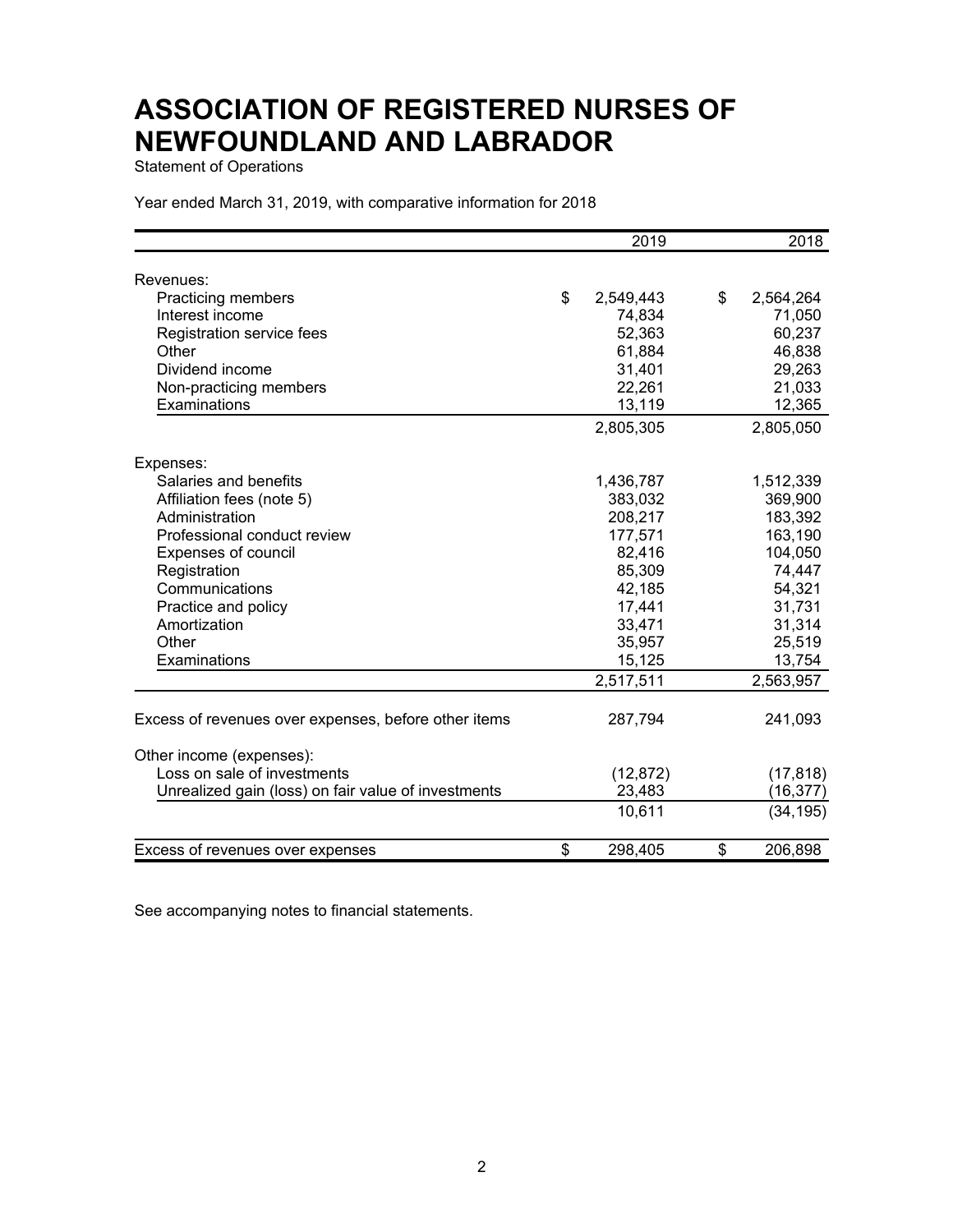**ASSOCIATION OF REGISTERED NURSES OF NEWFOUNDLAND AND**  ASSOCIATION OF REGISTERED NURSES OF NEWFOUNDLAND AND **LABRADOR**  LABRADOR

Statement of Changes in Net Assets Statement of Changes in Net Assets

Year ended March 31, 2019, with comparative information for 2018 Year ended March 31, 2019, with comparative information for 2018

|                                              | Invested          | Legal<br>Assistance | Means<br>Ways and | Review Contingency<br>Conduct | Building                        | Affinity |                   |                                                                                                                  |           |
|----------------------------------------------|-------------------|---------------------|-------------------|-------------------------------|---------------------------------|----------|-------------------|------------------------------------------------------------------------------------------------------------------|-----------|
|                                              | Capital<br>Assets | Plan                | Plan              | Plan                          | Plan                            |          | Plan Unrestricted | 2019                                                                                                             | 2018      |
| Balance, beginning of year                   | 183,900 \$        | $72,252$ \$         |                   |                               | 96,630 \$ 315,000 \$ 913,918 \$ |          |                   | 51,229 \$ 1,121,593 \$ 2,754,522 \$                                                                              | 2,547,624 |
| Deficiency) excess of revenues over expenses | (33, 471)         |                     |                   |                               | I                               |          | 331,876           | 298,405                                                                                                          | 206,898   |
| Capital asset purchase                       | 52,220            |                     | ı                 |                               |                                 |          | (52, 220)         |                                                                                                                  | Ī         |
| Internally restricted (note 9)               | I                 | (27, 702)           | 8.538             | 20,000                        | 149,500                         | 16,743   | (167, 079)        |                                                                                                                  | I         |
| Balance, end of year                         |                   |                     |                   |                               |                                 |          |                   | \$ 2,64,550 \$ 2,64,550 \$ 105,168 \$ 335,000 \$ 1,063,418 \$ 335,000 \$ 3,070 \$ 3,070 \$ 3,04,592 \$ 44,592 \$ |           |
|                                              |                   |                     |                   |                               |                                 |          |                   |                                                                                                                  |           |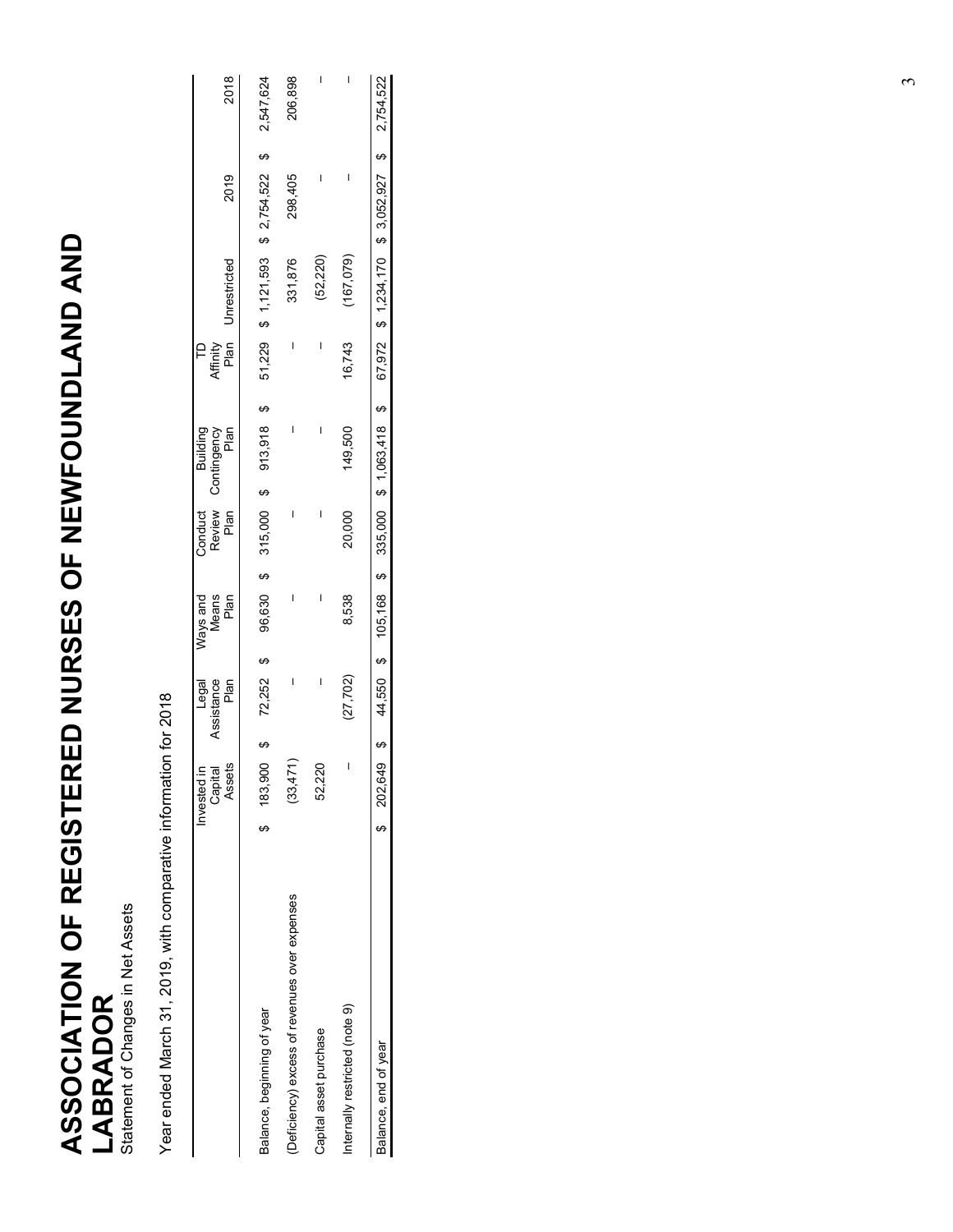Statement of Cash Flows

Year ended March 31, 2019, with comparative information for 2018

|                                                      | 2019            | 2018            |
|------------------------------------------------------|-----------------|-----------------|
| Cash provided by (used in):                          |                 |                 |
| Operations:                                          |                 |                 |
| Excess of revenues over expenses                     | \$<br>298,405   | \$<br>206,898   |
| Items not involving cash:                            |                 |                 |
| Amortization                                         | 33,471          | 31,314          |
| Increase in accrued severance pay                    |                 | 74,860          |
| Realized loss on sale of investments                 | 12,872          | 17,818          |
| Unrealized loss (gain) on fair value of investments  | (23, 483)       | 16,377          |
| Reinvested investment income                         | (21, 785)       | (21, 806)       |
|                                                      | 299,480         | 325,461         |
| Changes in non-cash operating working capital:       |                 |                 |
| Decrease in trade receivable                         | 19,267          | 384             |
| (Increase) decrease in prepaid expenses              | (6, 835)        | 26,934          |
| Decrease in accounts payable and accrued liabilities | (3,361)         | (3, 151)        |
| (Decrease) increase in HST payable                   | (2,840)         | 2,334           |
| Decrease in deferred revenue                         | (17, 637)       | (34, 625)       |
| (Decrease) in accrued severance pay                  | (179,837)       |                 |
|                                                      | 108,237         | 317,337         |
| Investing:                                           |                 |                 |
| Purchase of capital assets                           | (52, 220)       | (38, 479)       |
| Purchase of investments                              | (592, 750)      | (498, 115)      |
| Proceeds from sale of investments                    | 551,157         | 458,444         |
|                                                      | (93, 813)       | (78, 150)       |
| Increase in cash and cash equivalents                | 14,424          | 239,187         |
| Cash and cash equivalents, beginning of year         | 3,532,122       | 3,292,935       |
| Cash and cash equivalents, end of year               | \$<br>3,546,546 | \$<br>3,532,122 |
|                                                      |                 |                 |
| Cash and cash equivalents consists of:               |                 |                 |
| Cash                                                 | \$<br>960,862   | \$<br>1,016,579 |
| Short-term investments                               | 2,585,683       | 2,515,543       |
|                                                      | \$<br>3,546,545 | \$<br>3,532,122 |

See accompanying notes to financial statements.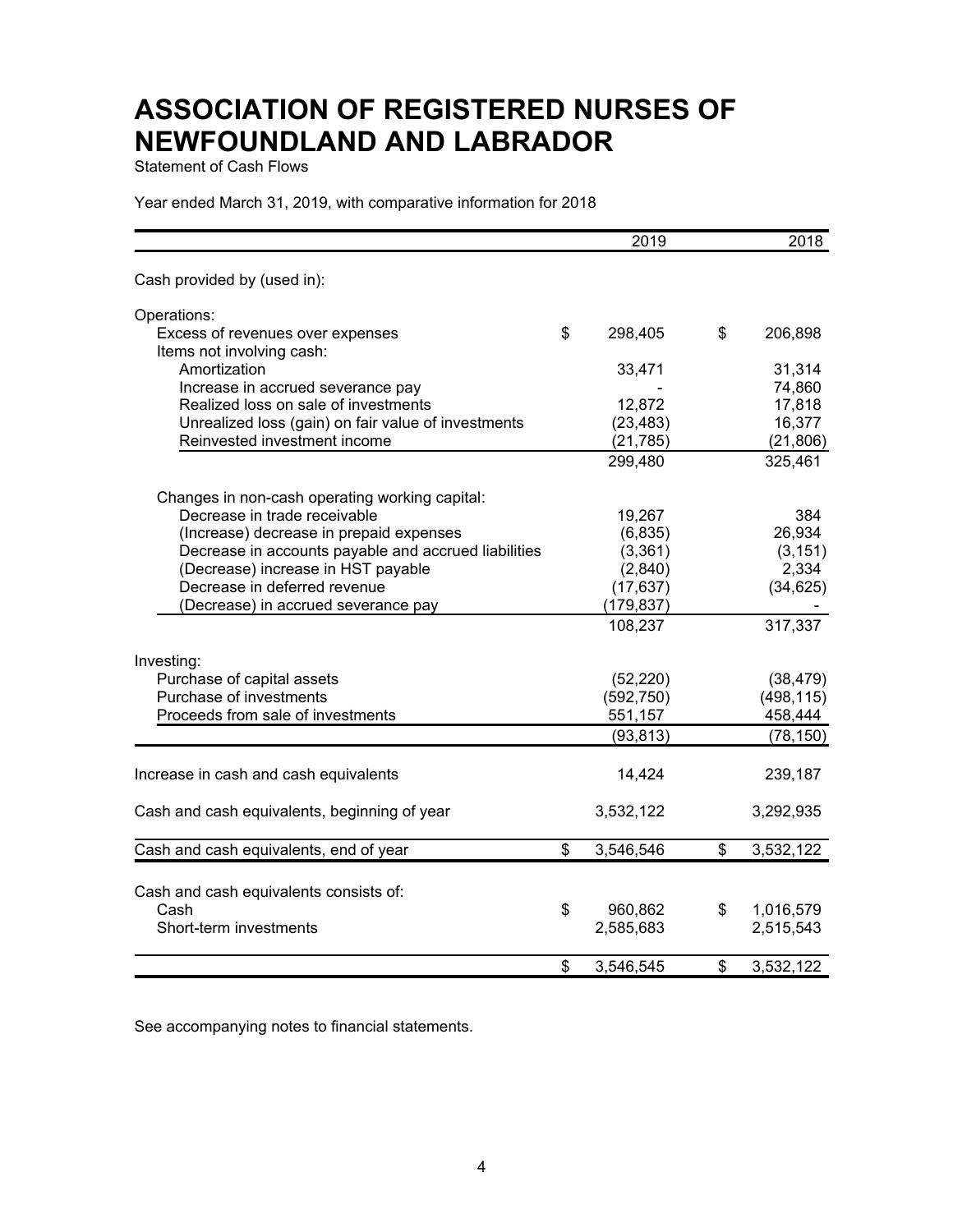Notes to Financial Statements

Year ended March 31, 2019

Association of Registered Nurses of Newfoundland and Labrador (the "Association") operates under the authority of the Newfoundland Registered Nurses Act. The association is a not-for-profit organization, governed by an elected council (the "Council"). As a not-for-profit organization, the Association is exempt from income taxes under the Income Tax Act of Canada.

### **1. Significant accounting policies:**

These financial statements are prepared in accordance with Canadian accounting standards for not-for-profit organizations in Part III of the CPA Canada Handbook.

(a) Cash and cash equivalents:

The association considers cash and cash equivalents as deposits in the bank, certificates of deposit and short-term investments with original maturities of three months or less.

(b) Financial instruments:

Financial instruments are recorded at fair value on initial recognition. Freestanding derivative instruments that are not in a qualifying hedging relationship and equity instruments that are quoted in an active market are subsequently measured at fair value. All other financial instruments are subsequently recorded at cost or amortized cost, unless management has elected to carry the instruments at fair value. The Association has not elected to carry any such financial instruments at fair value.

Transaction costs incurred on the acquisition of financial instruments measured subsequently at fair value are expensed as incurred. All other financial instruments are adjusted by transaction costs incurred on acquisition and financing costs, which are amortized using the straight-line method.

Financial assets are assessed for impairment on an annual basis at the end of the fiscal year if there are indicators of impairment. If there is an indicator of impairment, the Association determines if there is a significant adverse change in the expected amount or timing of future cash flows from the financial asset. If there is a significant adverse change in the expected cash flows, the carrying value of the financial asset is reduced to the highest of the present value of the expected cash flows, the amount that could be realized from selling the financial asset or the amount the Association expects to realize by exercising its right to any collateral. If events and circumstances reverse in a future year, an impairment loss will be reversed to the extent of the improvement, not exceeding the initial carrying value.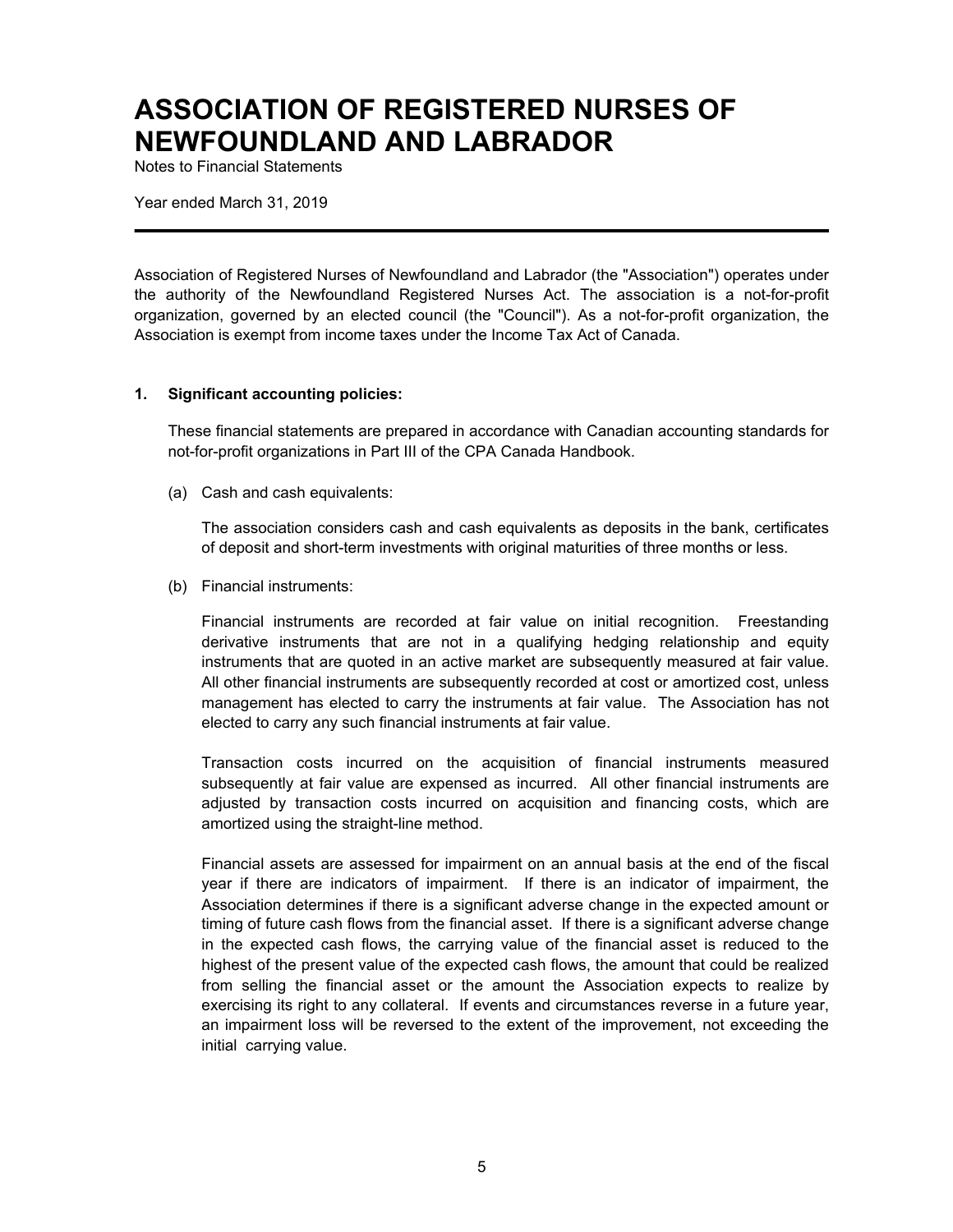Notes to Financial Statements (continued)

Year ended March 31, 2019

### **1. Significant accounting policies (continued):**

(c) Investments:

The Association's investments are comprised of short-term investments and portfolio investments. The short-term investments include Canadian dollar denominated Guaranteed Investment Certificate investments that mature within one year. The portfolio investments include Canadian and US dollar denominated fixed income and equity securities.

Short-term investments and portfolio investments are accounted for at fair value with changes in fair value recorded in the statement of operations. Fair value of short-term investments is based on cost plus accrued income. Fair value for portfolio investments is based on the latest bid prices.

(d) Capital assets:

Capital assets are stated at cost, less accumulated amortization. No amortization is recorded on assets under construction. Amortization is provided using the following methods and annual rates:

| Asset                  | <b>Basis</b>      | Rate |
|------------------------|-------------------|------|
|                        |                   |      |
| <b>Buildings</b>       | Straight line     | 2.5% |
| Furniture and fixtures | Declining balance | 20%  |
| Computer software      | Declining balance | 50%  |
| Land improvements      | Declining balance | 8%   |

The carrying amount of an item of capital assets are tested for recoverability whenever events or changes in circumstances indicate that the carrying amount may not be recoverable. An impairment loss is recognized when the asset's carrying amount is not recoverable and exceeds its fair value.

(e) Severance pay:

Employees received a severance payment of one week per year of service which vested when they reached one year of continued service up to March 31, 2018. An accrual for severance pay was recorded as at March 31, 2018. All severance was paid out during the year ended March 31, 2019.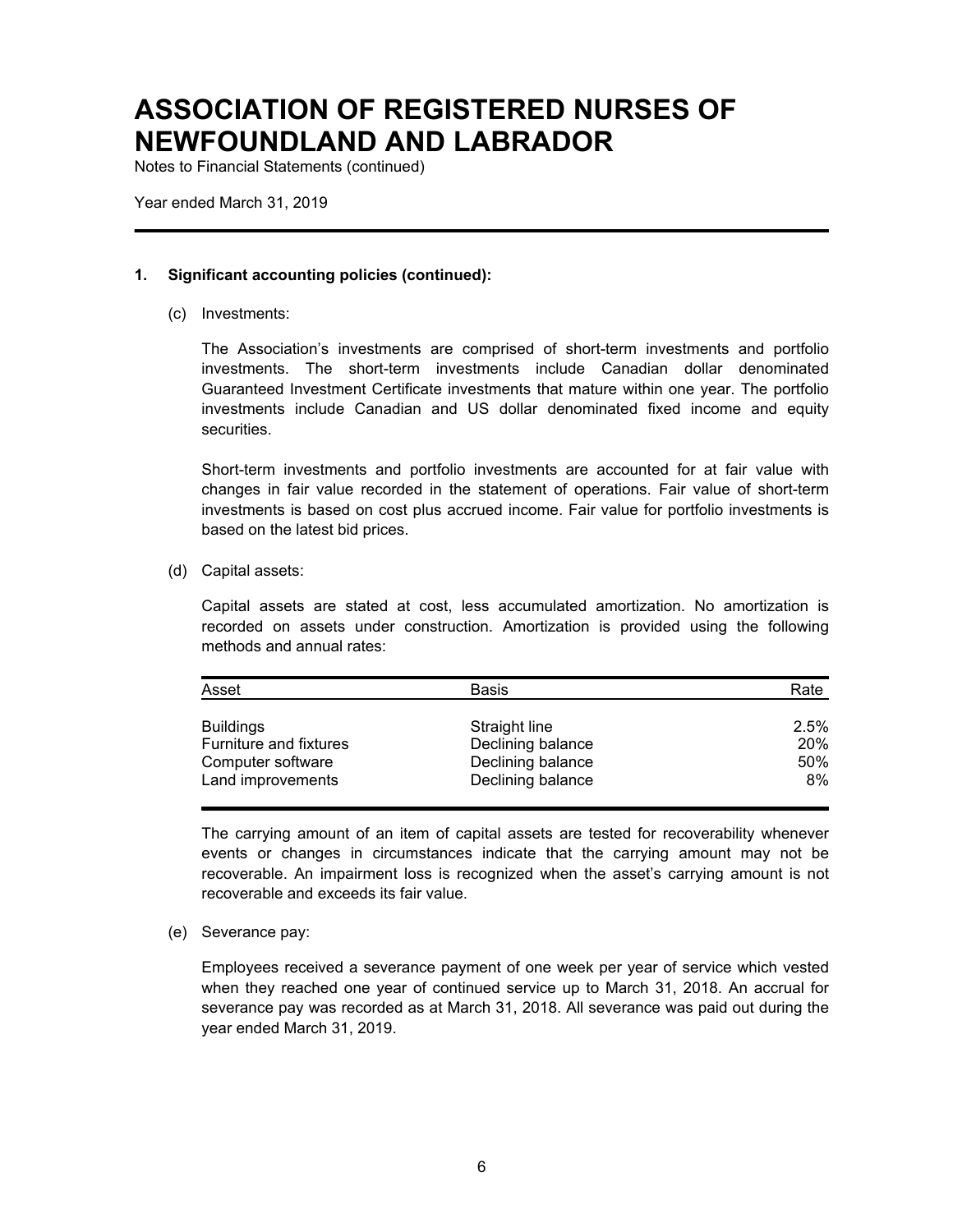Notes to Financial Statements (continued)

Year ended March 31, 2019

### **1. Significant accounting policies (continued):**

(f) Revenue recognition:

The Association follows the deferral method of accounting for contributions. Under this method, any restricted contributions are recognized as revenue in the period in which the related expenses are incurred. Unrestricted contributions are reported as revenue when received or receivable if the amount to be received can be reasonably estimated and collection is reasonably assured.

Contributions that are specified to be used towards capital projects are recognized as deferred capital contributions in the period in which they are received or receivable if the amount to be received can be reasonably estimated and collection is reasonably assured and are amortized to income on the same basis as the related capital item.

(g) Use of estimates:

The preparation of the financial statements in conformity with Canadian accounting standards for not-for-profit organizations requires management to make estimates and assumptions that affect the reported amounts of assets and liabilities and disclosure of contingent assets and liabilities at the date of the financial statements and the reported amounts of revenue and expenses during the year. Significant items subject to such estimates and assumptions include the carrying amounts of accrued severance pay and capital assets.

(h) Foreign currency translation:

Assets and liabilities of the Association's denominated in a foreign currency are translated at year end exchange rates. Revenue and expenses are translated at a weighted average of rates in effect during the year.

#### **2. Investments:**

|                                                     |   | 2019                   | 2018                   |
|-----------------------------------------------------|---|------------------------|------------------------|
| Portfolio investments:<br>Cost<br>Fair market value | S | 2,624,491<br>2,601,903 | 2,573,985<br>2,527,914 |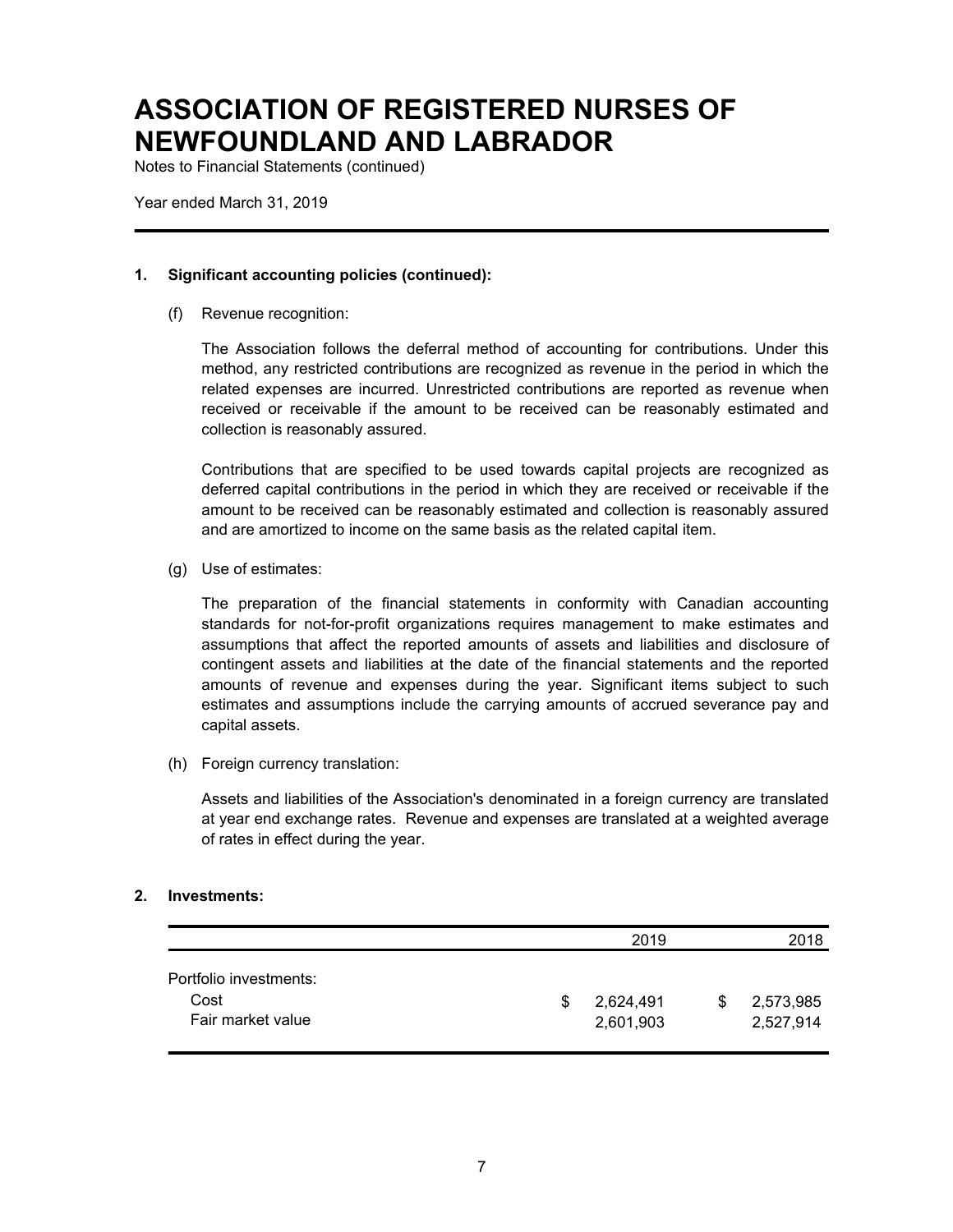Notes to Financial Statements (continued)

Year ended March 31, 2019

### **3. Capital assets:**

|                        |                 |                    | 2019       | 2018     |
|------------------------|-----------------|--------------------|------------|----------|
|                        |                 | Accumulated        | Net book   | Net book |
|                        | Cost            | amortization       | value      | value    |
|                        |                 |                    |            |          |
| <b>Buildings</b>       | \$<br>473,563   | \$<br>355,249 \$   | 118,314 \$ | 97,251   |
| Furniture and fixtures | 762,266         | 691,267            | 70,999     | 75,800   |
| Computer software      | 88,038          | 77,886             | 10,152     | 7,388    |
| Flags and signs        | 530             | 530                |            |          |
| Land improvements      | 13,575          | 10,390             | 3,185      | 3,461    |
|                        |                 |                    |            |          |
|                        | \$<br>1,337,972 | \$<br>1,135,322 \$ | 202,650 \$ | 183,900  |
|                        |                 |                    |            |          |

Included in buildings is an asset under construction of \$32,100 (2018 - nil).

### **4. Accounts payable and accrued liabilities:**

|                                  | 2019          |   | 2018    |
|----------------------------------|---------------|---|---------|
|                                  |               |   |         |
| Other trade accounts payable     | \$<br>22,927  | S | 17,224  |
| Employee vacation payable        | 213,814       |   | 213,997 |
| Other accrued liabilities        | 87,824        |   | 84,622  |
| <b>ARNNL Education and Trust</b> | 109,076       |   | 103,751 |
| Government remittances           | 18,325        |   | 17,553  |
| Other                            | 27,128        |   | 48,066  |
| Canadian Nurses Association      | 87,037        |   | 84,280  |
|                                  |               |   |         |
|                                  | \$<br>566,131 |   | 569,493 |
|                                  |               |   |         |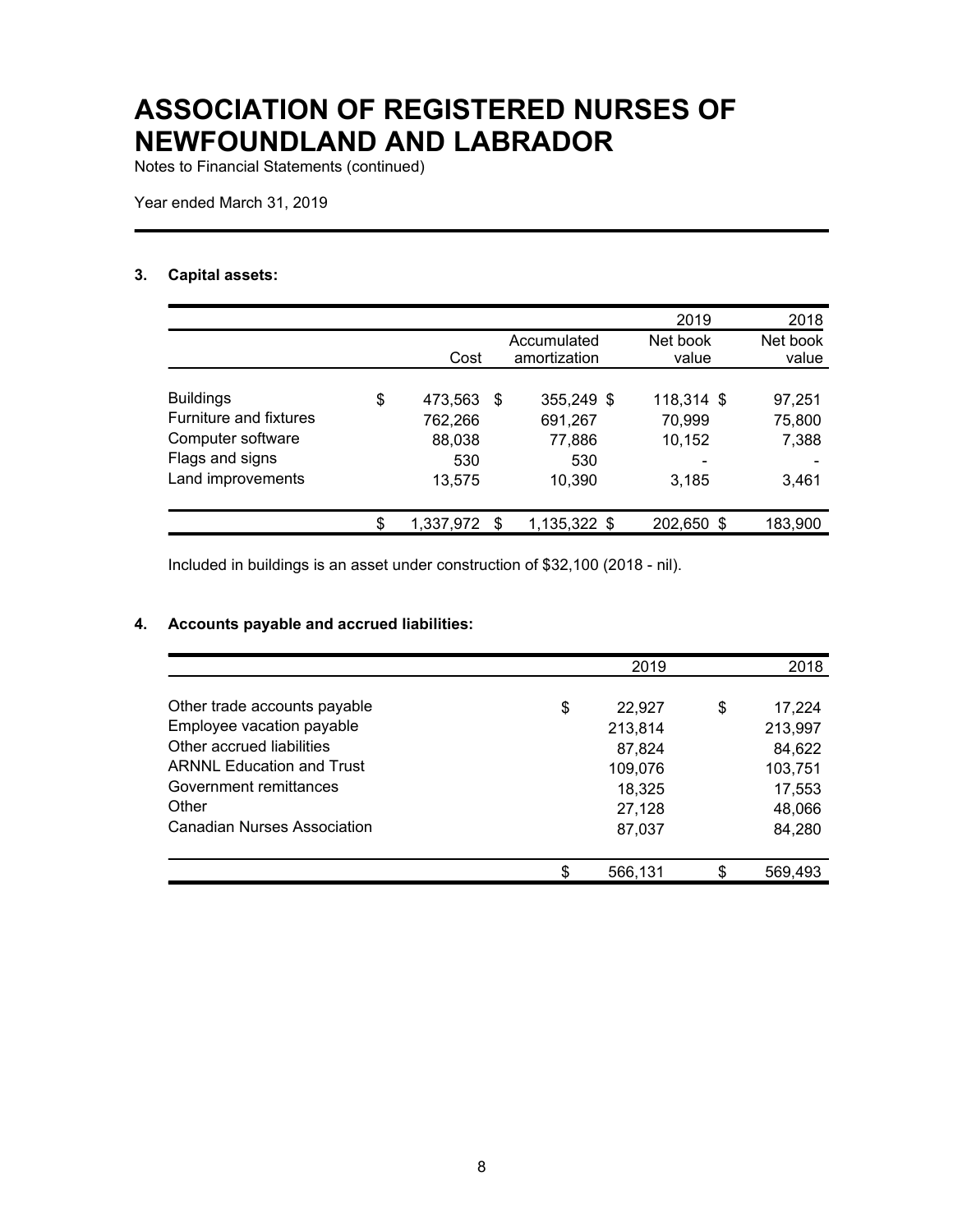Notes to Financial Statements (continued)

Year ended March 31, 2019

### **5. Affiliation fees:**

|                                                                                                                                                |   | 2019                                |   | 2018                              |
|------------------------------------------------------------------------------------------------------------------------------------------------|---|-------------------------------------|---|-----------------------------------|
| <b>Canadian Nurses Association</b><br>National Council of State Boards of Nursing<br>Canadian Council of Registered Nurses Regulators<br>Other | S | 354,842<br>1,988<br>25,000<br>1.202 | S | 342,535<br>1,932<br>25,000<br>433 |
|                                                                                                                                                |   | 383.032                             |   | 369,900                           |

#### **6. Related party transactions:**

The following represents significant transactions with the members of the Council of the Association, not otherwise disclosed in the financial statements. These transactions occur in the normal course of operations and are measured at the exchange amount.

|                                                                     |   | 2019             | 2018            |
|---------------------------------------------------------------------|---|------------------|-----------------|
| President honorarium<br>Reimbursement of travel expense for Council | S | 10,000<br>12,429 | 10,000<br>6,816 |
|                                                                     |   | 22.429           | 16,816          |

### **7. Commitments:**

The Association has commitments with respect to office equipment leases. The amounts committed with respect to these and other leases are as follows:

| 2020 | \$<br>8,720 |
|------|-------------|
| 2021 | 8,720       |
| 2022 | 8,720       |
| 2023 | 5,640       |
| 2024 | 2,000       |
|      |             |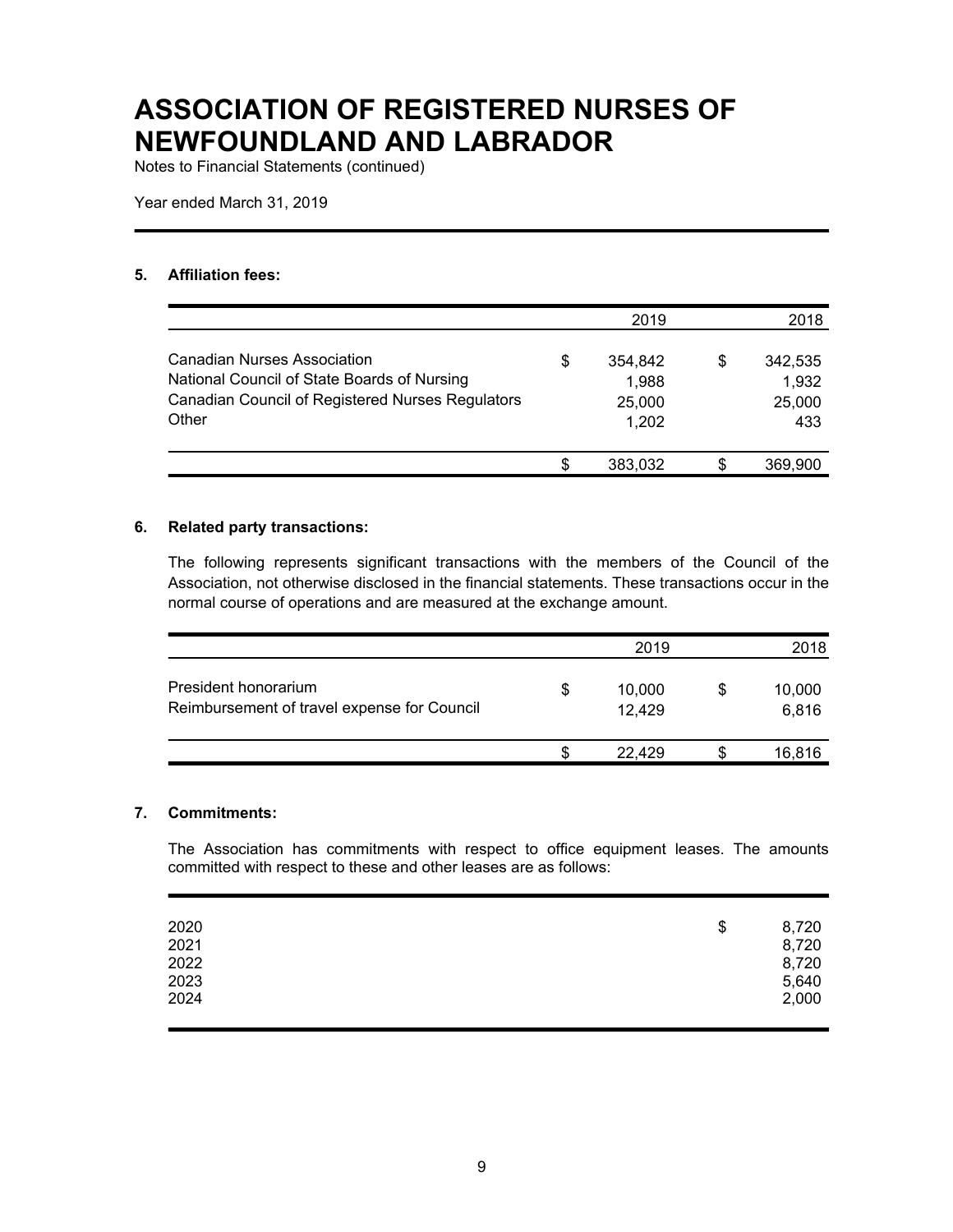Notes to Financial Statements (continued)

Year ended March 31, 2019

#### **8. Employee future benefits:**

The Association's full-time employees participate in a multi-employer defined benefit plan, the Public Service Pension Plan (PSPP). Sufficient information is not available to use defined benefit plan accounting, and thus defined contribution plan accounting is used. The assets of the plan are held separately from those of the Association in an independently administered fund. The plan is mandatory for employees upon the date of full-time employment with the Association. Employee and employer contributions are calculated based upon the Newfoundland and Labrador government PSPP. Contributions paid and expensed by the Association to the PSPP during the year totaled \$131,610 (2018 - \$133,171).

Employee contributions are up to 11.85% of pensionable salary, less a formulated amount representing contributions to the Canada Pension Plan (CPP). A pension benefit is available for new employees based on the number of years of pensionable service times 2% of the employee's best six years average salary, and for existing employees, based on the higher of the frozen best average five year earnings or the best average six year earnings. Both new and existing pension benefits are reduced by a formulated amount representing CPP pension benefits for each year since 1967.

The Association's part-time employee's participate in a multi-employer defined contribution plan, the Government Money Purchase Pension Plan (GMPP). The assets of the plan are also held separately from those of the Association in an independently administered fund. The plan is mandatory for all permanent part-time employees and employer contributions are at an amount equal to 5% of the salary. Contributions paid and expensed by the Association to the GMPP during the year were \$176 (2018 - \$1,925).

The Association is required to pay accumulated sick leave to its grandfathered employees if they are unable to work due to illness or injury. The total accumulated leave amounts to \$246,909 at March 31, 2019 (2018 - \$306,149). Employees are not entitled to payment if they leave the employment of the Association. The accumulated sick leave is not recorded in the financial statements.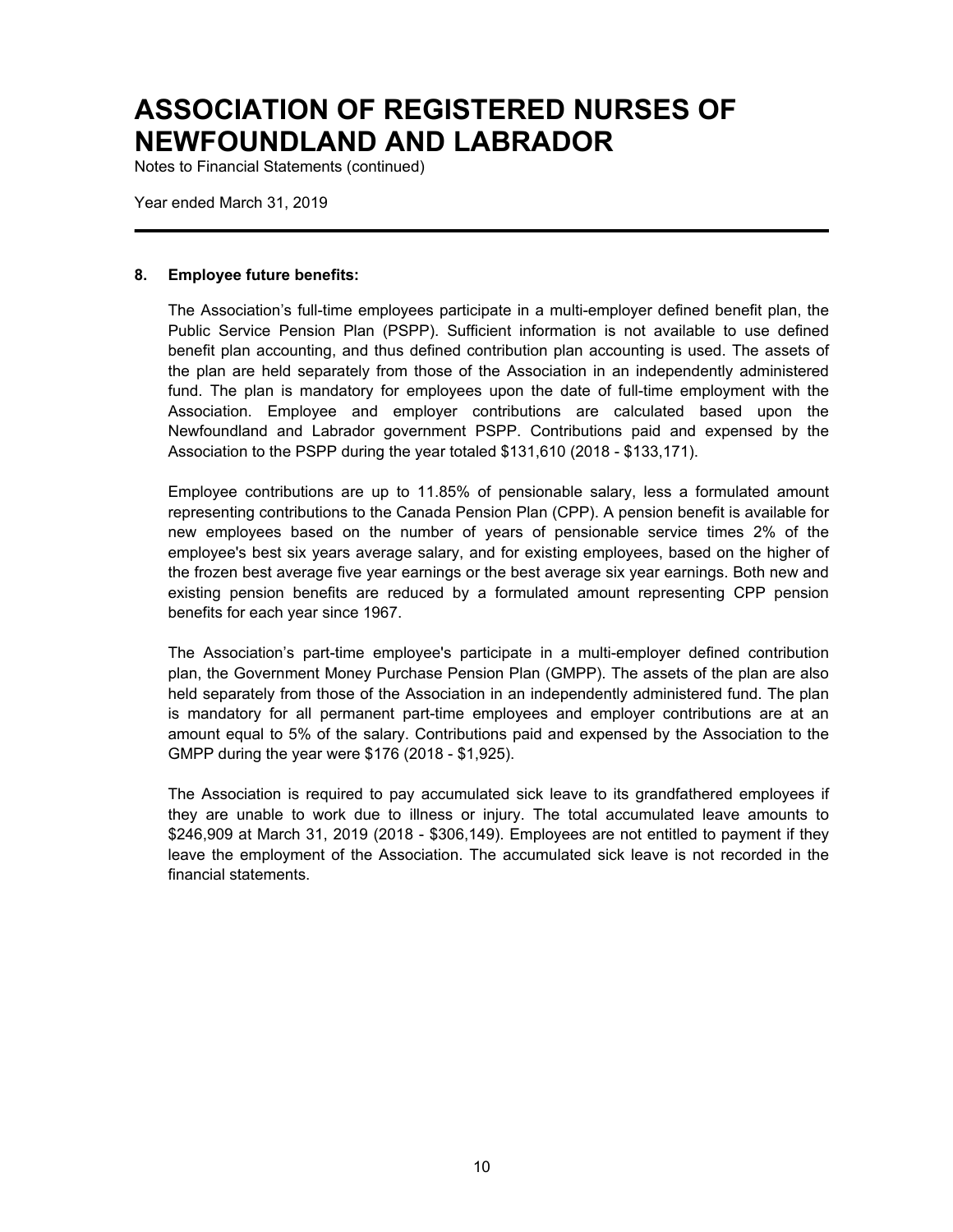Notes to Financial Statements (continued)

Year ended March 31, 2019

#### **9. Plans:**

During the period, the Council approved the following transfers to and between internally restricted funds:

|                                                                | Unrestricted                                      | Legal<br>Assistance<br>Plan |    | Ways<br>and Means<br>Plan                  | Conduct<br>Plan        |      | <b>Building</b><br>Review Contingency<br>Plan |      | <b>TD Affinity</b><br>Plan |
|----------------------------------------------------------------|---------------------------------------------------|-----------------------------|----|--------------------------------------------|------------------------|------|-----------------------------------------------|------|----------------------------|
| Allocation of fees<br>Allocation of interest<br>Costs incurred | $$$ (167,079) \$<br>-<br>$\overline{\phantom{a}}$ | 6,752<br>$\,$<br>(34, 454)  | \$ | 6,752<br>1,786<br>$\overline{\phantom{a}}$ | \$<br>20,000<br>۰<br>٠ | - \$ | 149,500<br>$\overline{\phantom{a}}$           | - \$ | 18,958<br>(2, 215)         |
|                                                                | $$$ (167,079) \$                                  | (27, 702)                   | S  | 8,538                                      | 20.000                 | -S   | 149,500                                       | - \$ | 16,743                     |

The Association has established the following plans which accumulate funds to cover in the following areas:

#### *Legal Assistance Plan*

The Association has established a Legal Assistance Plan to help members with the professional conduct review proceedings that may take place under Section 21 of the Newfoundland Registered Nurses Act.

In the current year, a council resolution was made to wind-up this fund as of March 31, 2020. The fund will cover eligible proceedings initiated up to November 14, 2018. Any fund balance remaining after accruing for legal fees to be paid at a later date, as of March 31, 2020 will be transferred to the unrestricted fund.

#### *Ways and Means Plan*

The purpose of the Ways and Means Plan is to accumulate funds for the next Biennial Convention of the Canadian Nurses Association to be held in Newfoundland and Labrador.

#### *Conduct Review Plan*

The Conduct Review Plan has been established to assist the Association to cover extraordinary legal and related costs associated with the professional conduct review process.

#### *Building Contingency Plan*

The Building Contingency Plan has been established to cover non-routine repair and maintenance costs and future replacement needs associated with the property at 55 Military Road, St. John's.

#### *TD Affinity Plan*

The TD Affinity Plan has been established to accumulate funds received from TD Insurance Meloche Monnex for the percentage of the insurance sales to members of ARNNL. The fund is built indefinitely and to be used at the discretion of the Council. An amount of \$1,500 is earmarked annually for member/public awareness initiatives